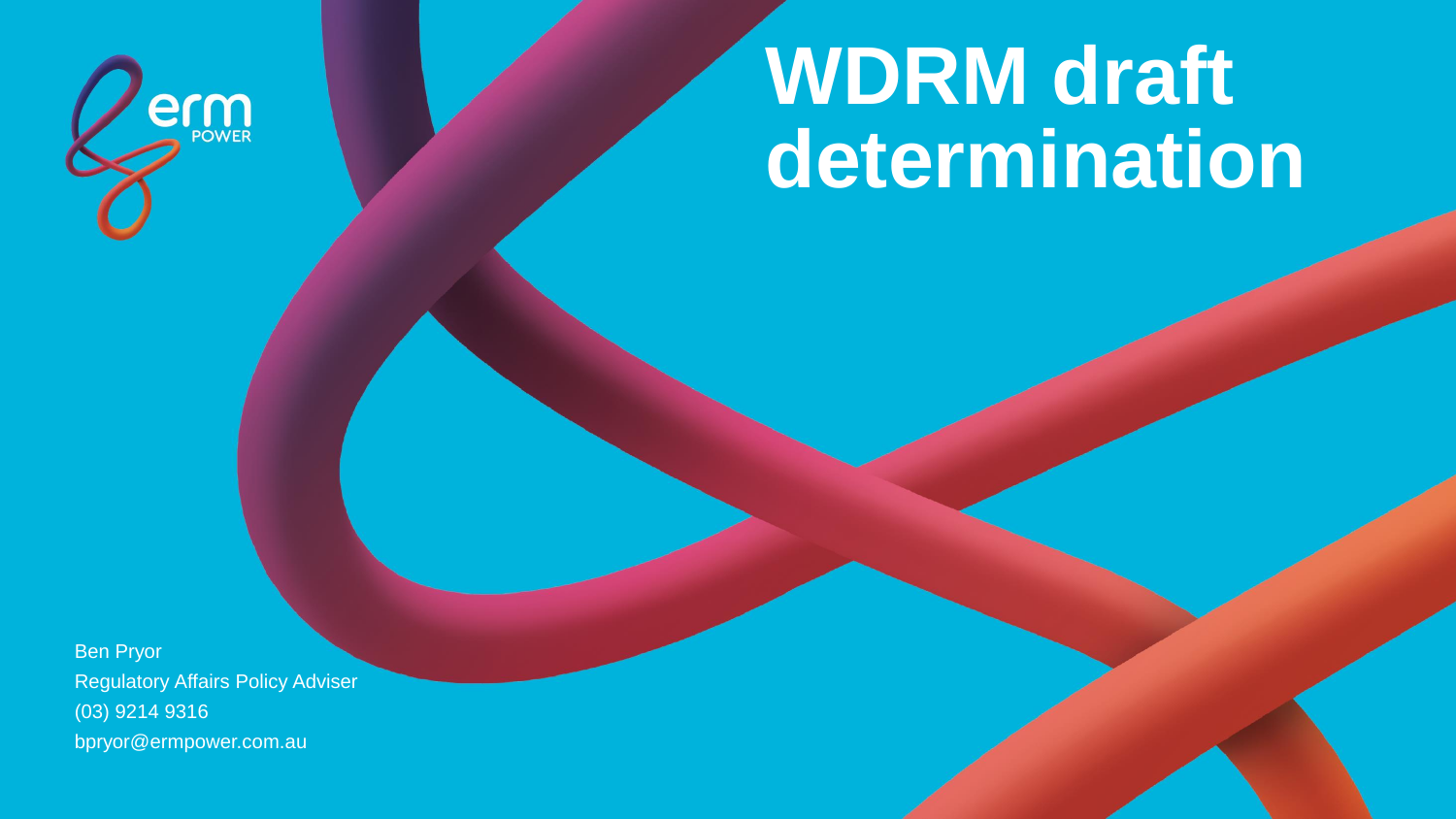## **Key points**

- Baselines ≠ forecasts
- Cost of hedging high demand, high price events vs reimbursement rate
- Pool price pass through impacts
- Real-time notification
- Inter-relationship of rule changes

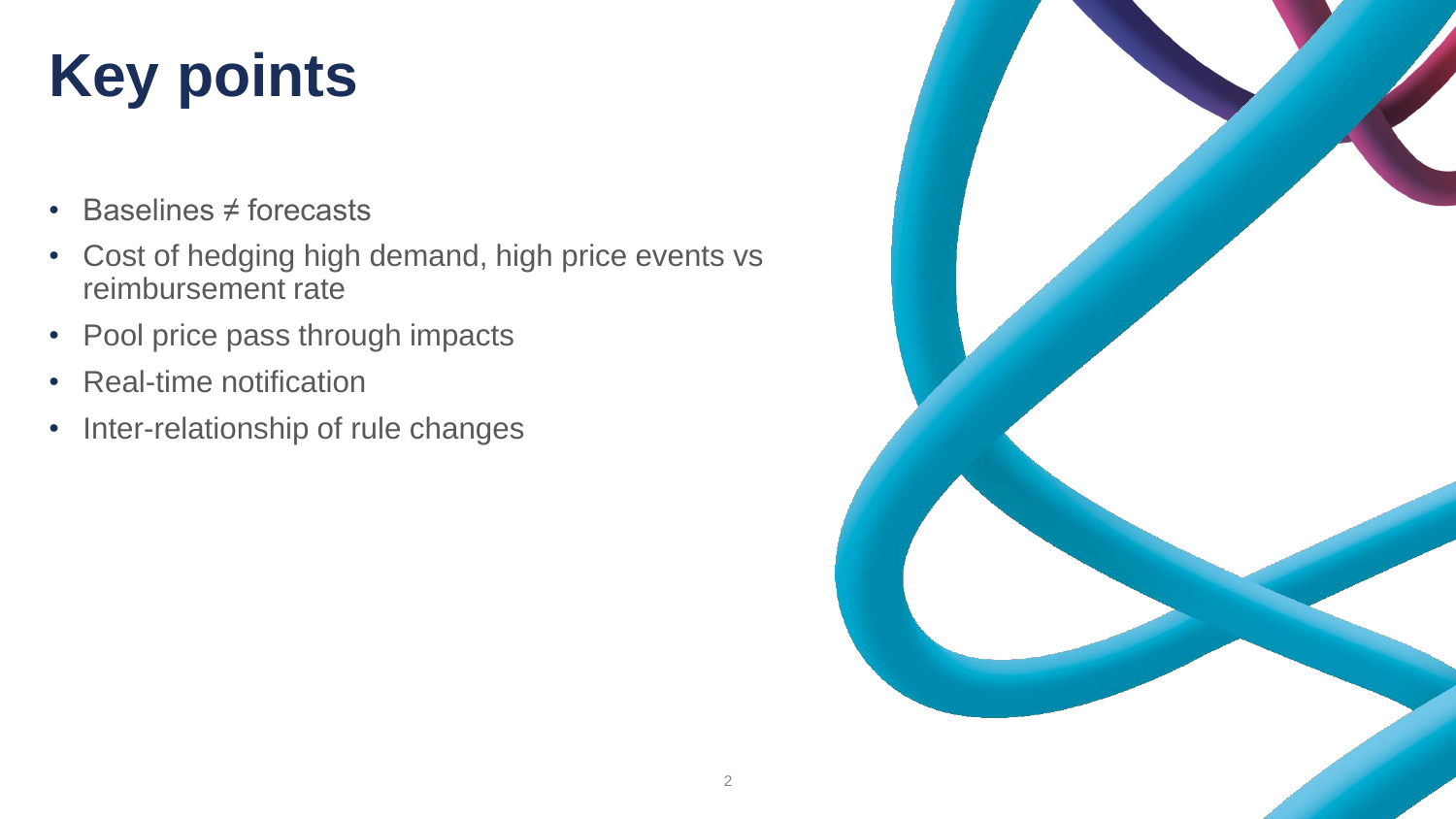### **Baselines ≠ forecasts**

- Forecasts an estimate of entire portfolio of load. Minimises risk of individual loads.
- Baselines take out individual NMIs from that portfolio and apply a forecast to that individual load
- Any error in baseline imposes high cost, hard to manage risks on retailers.
- At this stage we don't know what an acceptable error for baselines is.
- Decision to dispatch or not dispatch DR changes risks for retailer.
- These risks extend to RRO compliance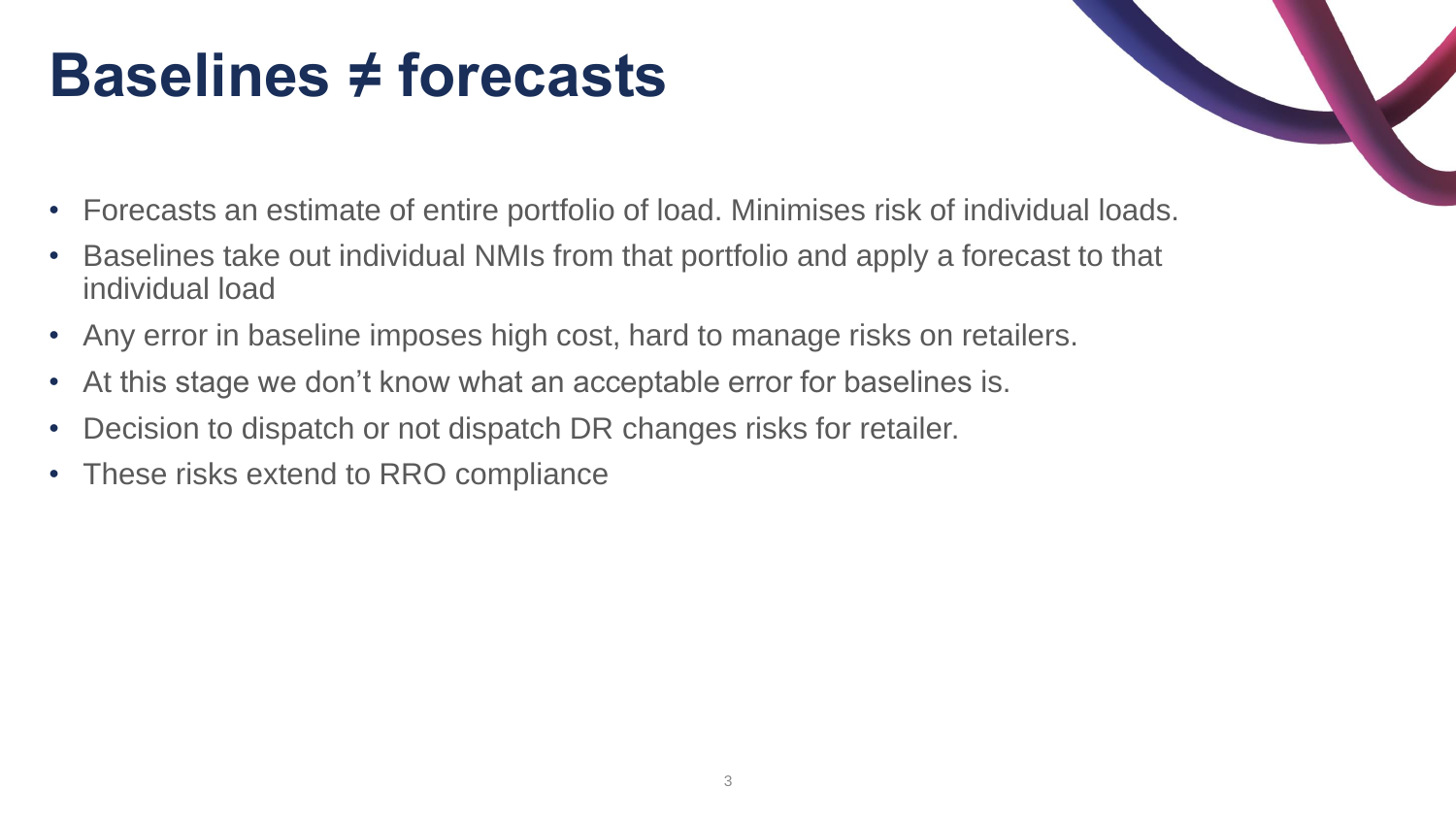## **Reimbursement rate**

- DR likely to be dispatched at times of high prices and high demand
- Hedging is not static. Dynamic based on variables such as time, load, temperature, price expectations.
- Cost of hedging those peak periods is high. e.g. Vic Q1 2020 Q1 peak swaps \$213; Caps are \$46.
- Risk of high prices not equal across a day or quarter; in reality only a few hours (FY2019 Vic: 78 TIs ≥\$300)
- Cost is far higher to hedge these bespoke periods.
- Reimbursement rate assumes risk and price is equal across time.

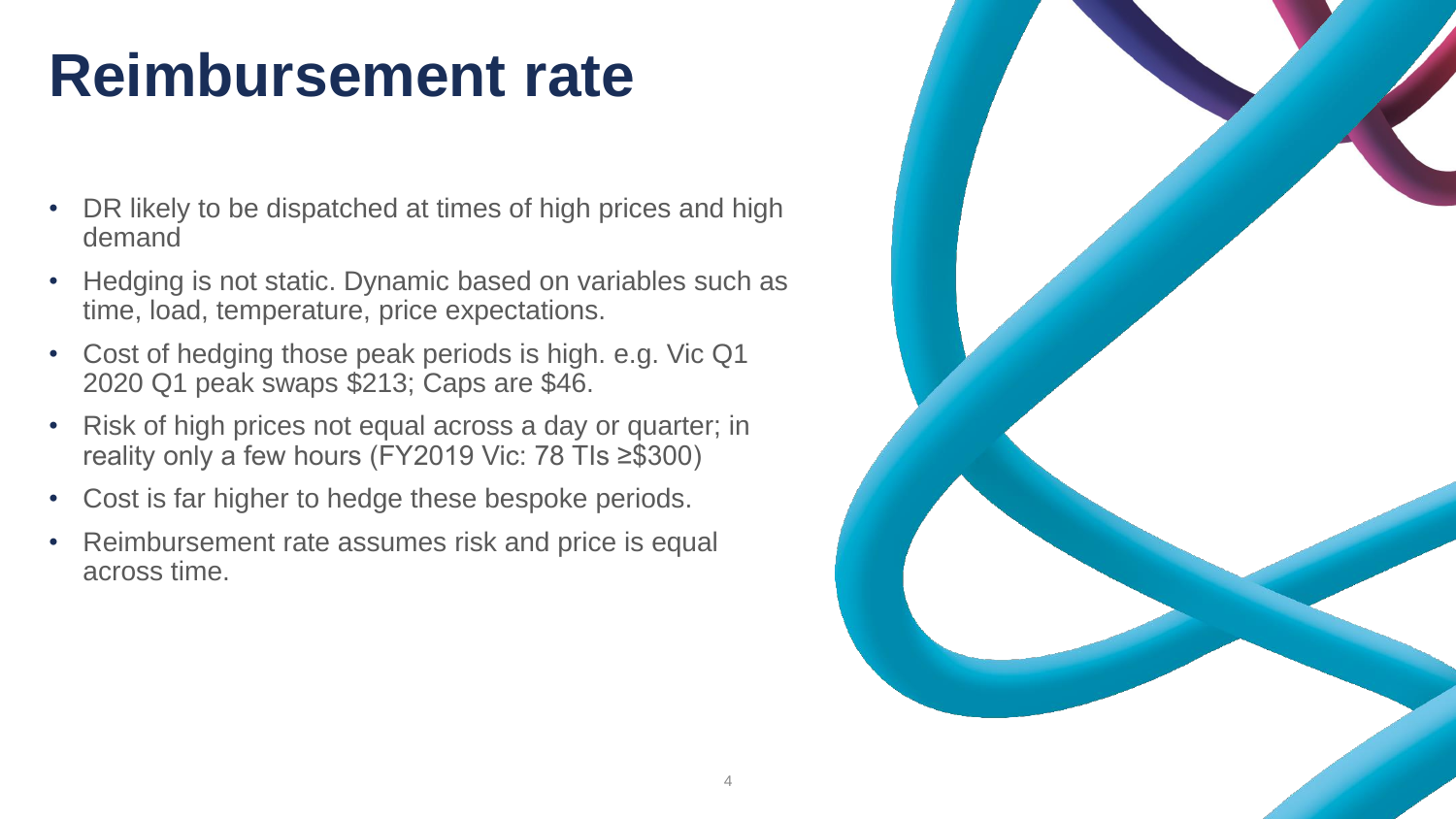### **Wholesale pool price passthrough**

- Retailers don't hedge load of PPPT customers as there is no price or volume risk to be managed
- Customer currently gets benefit of reducing consumption at high prices.
- Under WDRM, double benefit for PPPT customers: they only pay for actuals then receive *(Baseline – Actual) x Pool Price*
- Retailer bears cost of *Baseline x Pool Price* that they would never hedge for. Reimbursement rate fails to cover cost impact.

PPPT example





|                          | <b>Retailer</b><br>pays | <b>Customer</b><br>pays           | <b>DRSP paid</b> |
|--------------------------|-------------------------|-----------------------------------|------------------|
| <b>Now</b>               | \$72,000                | \$72,000                          | n/a              |
| DRM<br>(50/50)<br>share) | \$141,500               | $$72,000 -$<br>\$34,750<br>(DRSP) | \$34,750         |
|                          |                         | \$37,250<br>(net)                 |                  |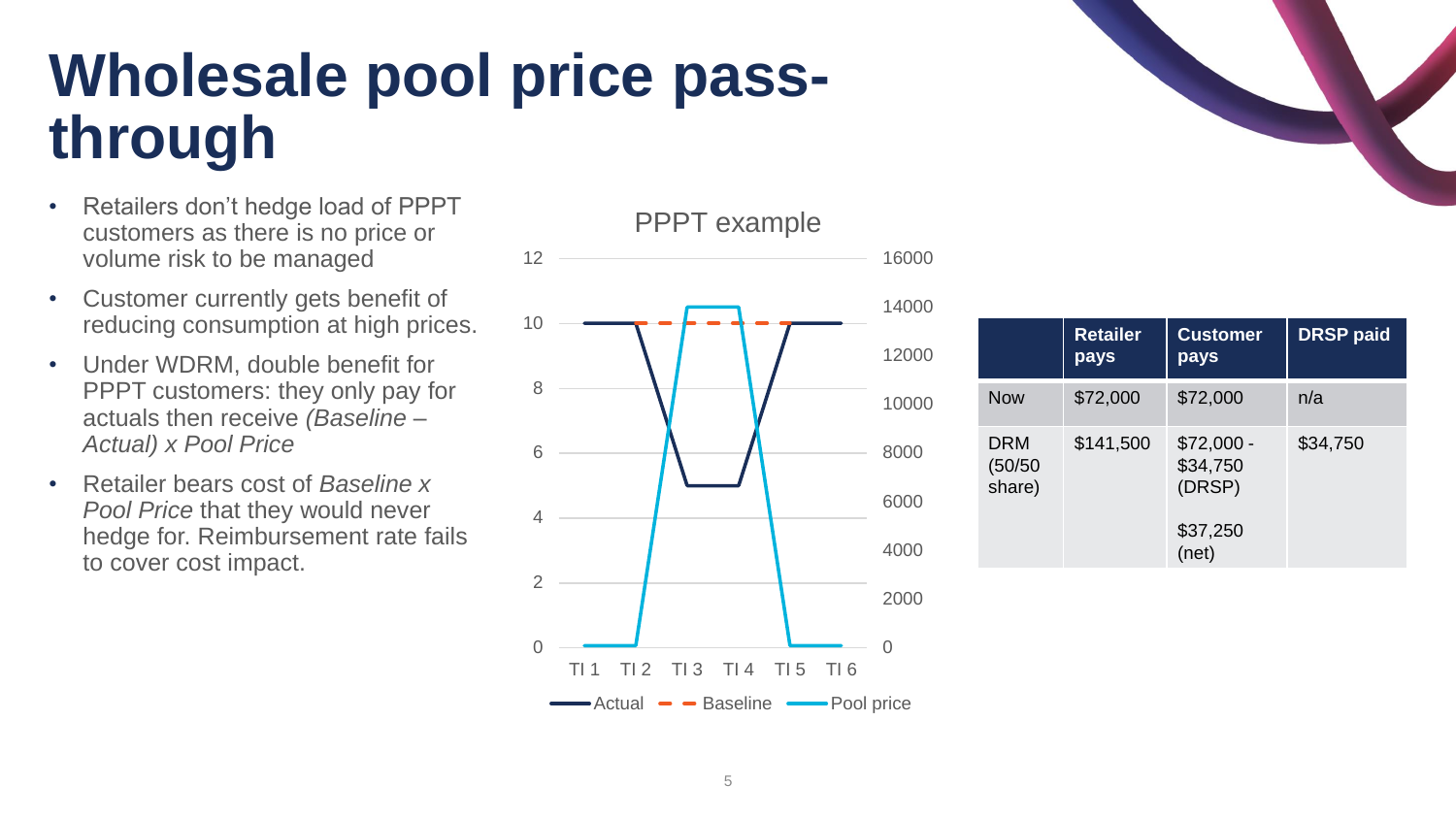## **Real-time notification**

- DRSPs "will have access to the baseline methodology for each of its wholesale demand response units. This will provide the DRSP with the information necessary to adjust dispatch offers with regard to expected settlement outcomes."
- Retailers also need this to adjust portfolio and to understand impact on hedging.
- Retailers need real-time notification of availability and dispatch of any DR units in their retail portfolio to understand real-time impact and adjust hedging in short-term.

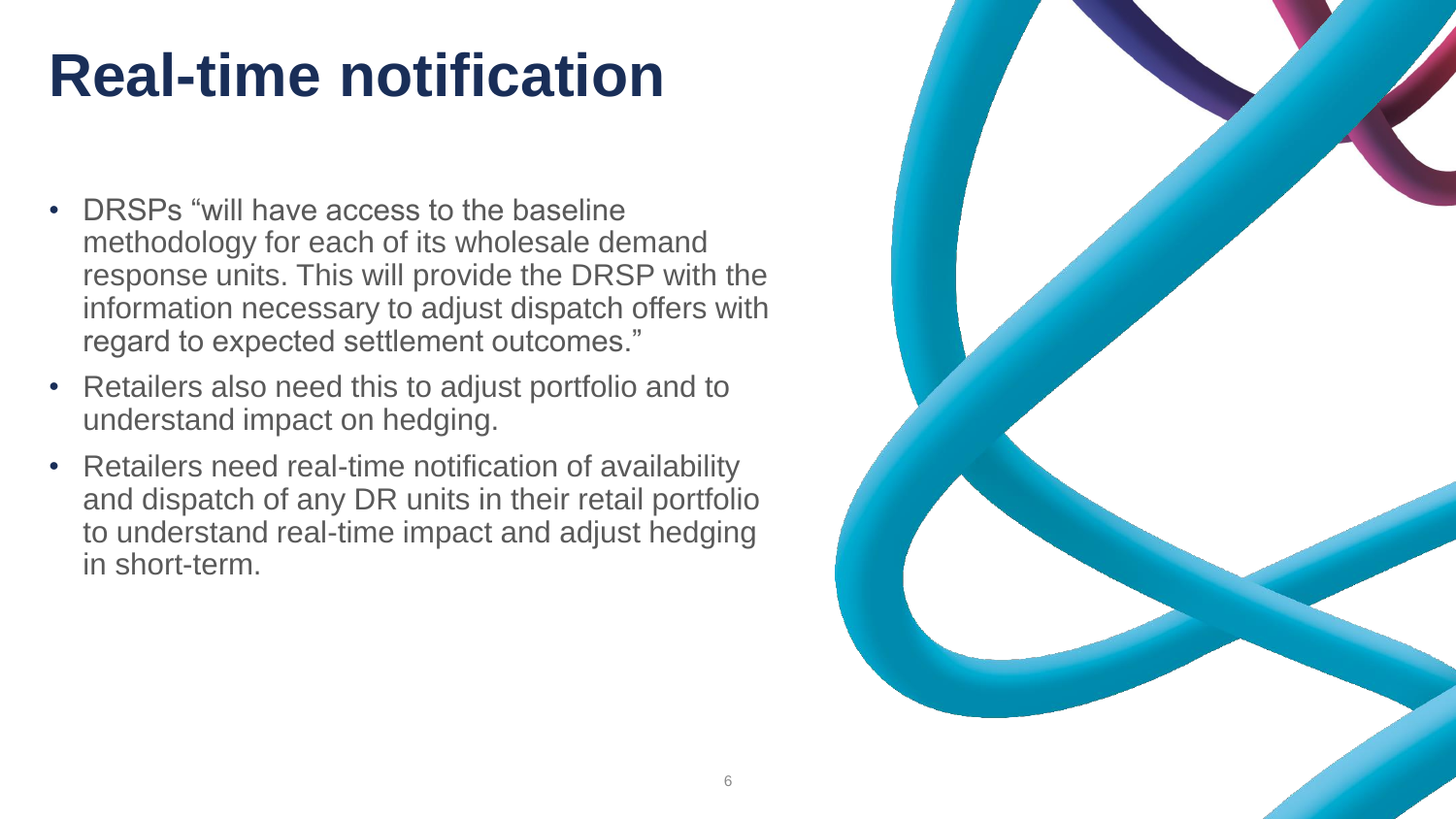### **Inter-relationship of rule changes**

- Sequential processes but inter-related impacts
	- 1 July 2019 Retailer Reliability Obligation
	- 1 July 2021 5 minute settlement
	- 1 July 2022 WDRM
	- 2022? CoGaTI (Generator nodal pricing)
	- Post 2025: ESB's NEM review